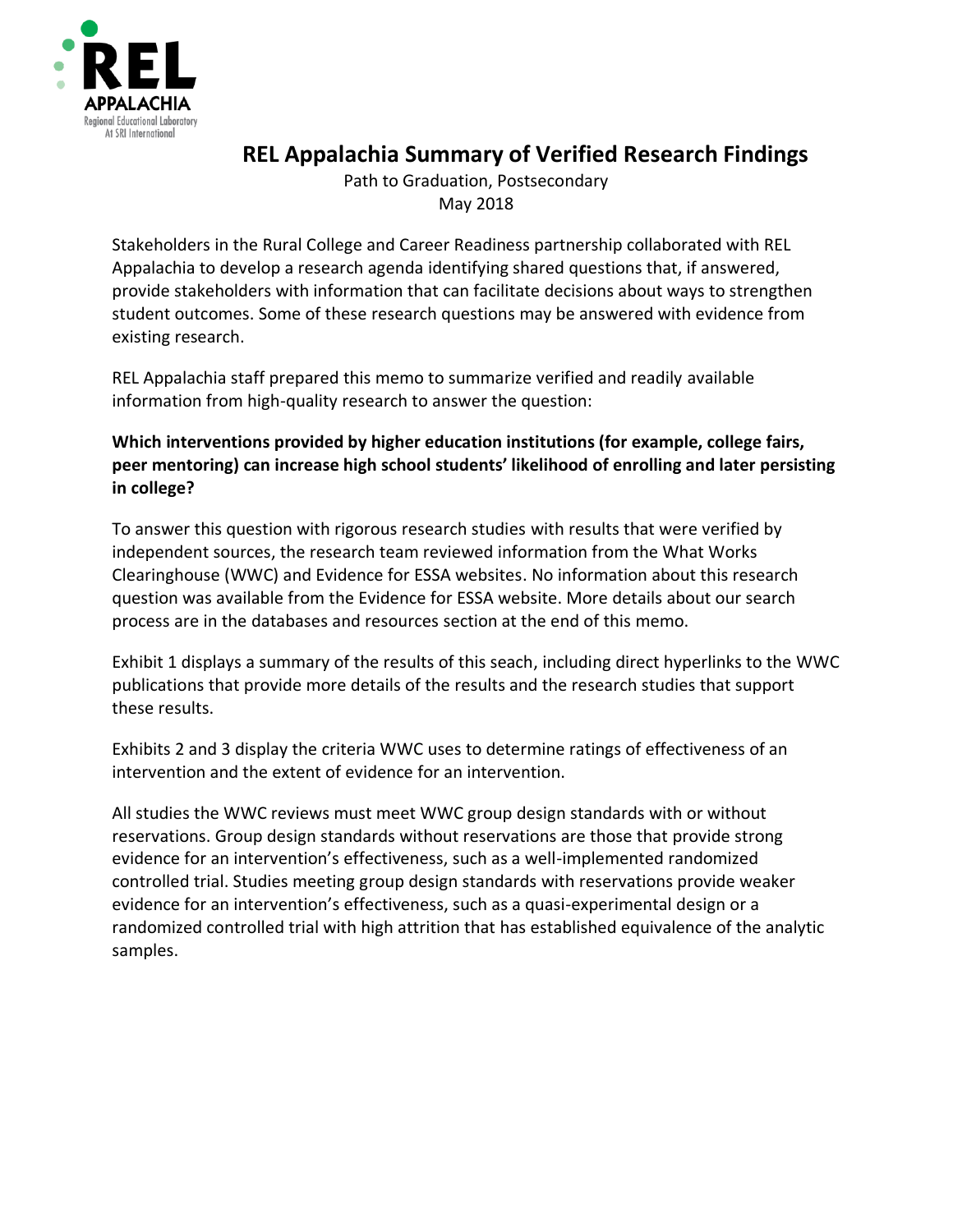| <b>Intervention</b>                     | <b>Outcome</b>                                                          | <b>Effectiveness</b><br><b>Rating</b>                  | <b>Extent of</b><br><b>Evidence</b> | <b>Citation</b>                                                                                                                   |
|-----------------------------------------|-------------------------------------------------------------------------|--------------------------------------------------------|-------------------------------------|-----------------------------------------------------------------------------------------------------------------------------------|
| <b>Summer Bridge</b><br><b>Programs</b> | Postsecondary<br>enrollment<br>Postsecondary<br>academic<br>achievement | No discernable<br>effects<br>No discernable<br>effects | Small<br>Small                      | <b>U.S. Department of</b><br>Education, Institute of<br><b>Education Sciences, What</b><br>Works Clearinghouse. (2015,<br>March). |
|                                         | Postsecondray<br>credit<br>accumulation                                 | No discernable<br>effects                              | Small                               |                                                                                                                                   |
|                                         | Postsecondary<br>attainment                                             | Potentially<br>positive effects                        | Small                               | U.S. Department of<br>Education, Institute of<br><b>Education Sciences, What</b><br>Works Clearinghouse. (2016,<br><u>July).</u>  |
| Summer<br><b>Counseling</b>             | College access<br>and enrollment                                        | Mixed effects                                          | Medium<br>to large                  |                                                                                                                                   |
|                                         | Postsecondary<br>credit<br>accumulation                                 | Potentially<br>positive effects                        | Small                               | <b>What Works Clearinghouse,</b><br><b>Institute of Education</b><br>Sciences, U.S. Department of                                 |
|                                         | Postsecondary<br>persistence                                            | Potentially<br>positive effects                        | Small                               | Education. (2018, March).                                                                                                         |

# **Exhibit 1. Summary of verified research findings from the What Works Clearinghouse**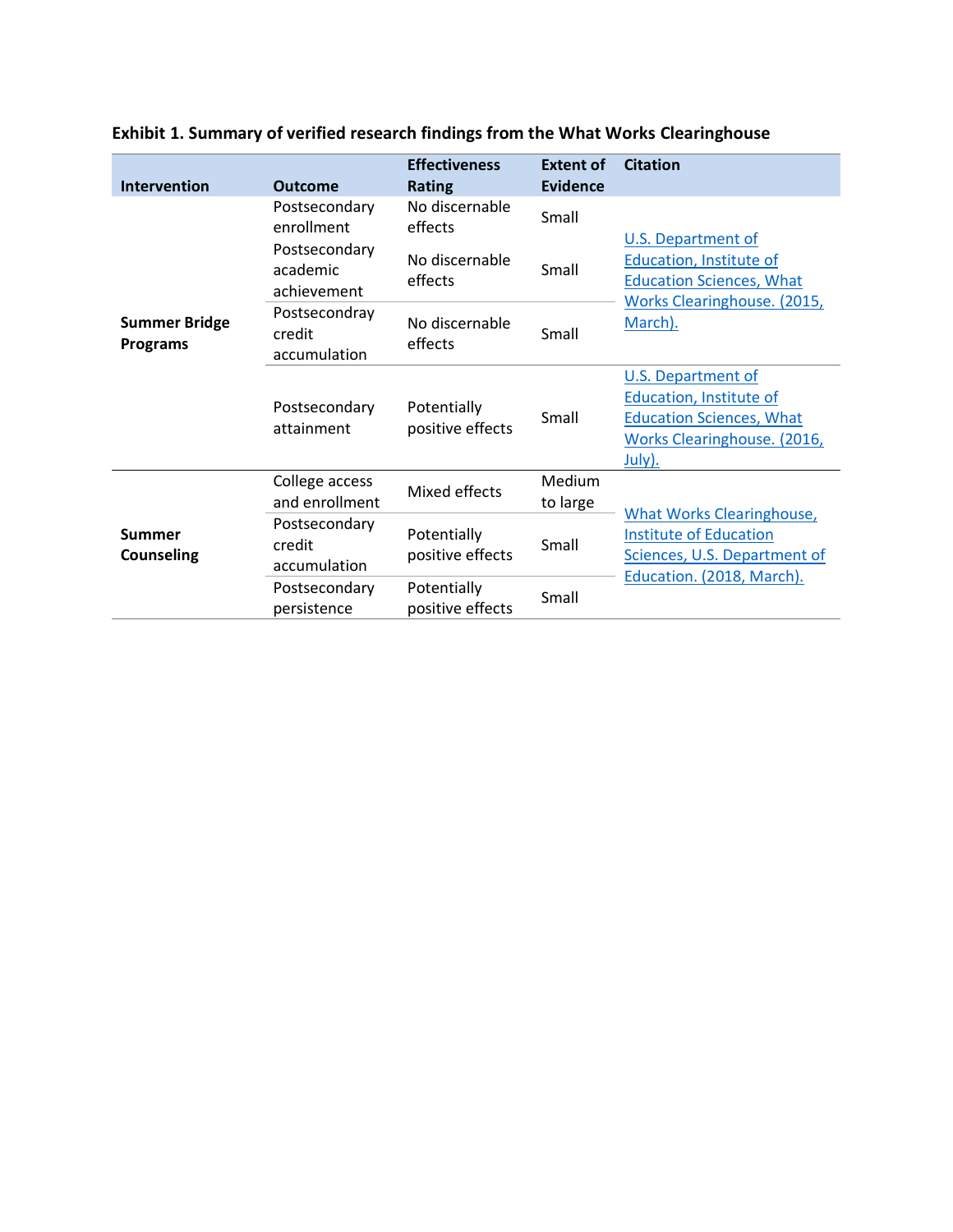| <b>Rating of Effectiveness</b>      | <b>Criteria</b>                                                                                                                                                                                                                                                                                                                                                                                                                                                                                                                                                                                |
|-------------------------------------|------------------------------------------------------------------------------------------------------------------------------------------------------------------------------------------------------------------------------------------------------------------------------------------------------------------------------------------------------------------------------------------------------------------------------------------------------------------------------------------------------------------------------------------------------------------------------------------------|
| <b>Positive effects</b>             | Two or more studies show statistically significant positive<br>effects, at least one of which met WWC group design<br>standards for a strong design, AND No studies show<br>statistically significant or substantively important negative<br>effects.                                                                                                                                                                                                                                                                                                                                          |
| <b>Potentially positive effects</b> | At least one study shows a statistically significant or<br>substantively important positive effect, AND No studies<br>show a statistically significant or substantively important<br>negative effect AND fewer or the same number of studies<br>show indeterminate effects than show statistically significant<br>or substantively important positive effects.                                                                                                                                                                                                                                 |
| <b>Mixed effects</b>                | At least one study shows a statistically significant or<br>substantively important positive effect AND at least one<br>study shows a statistically significant or substantively<br>important negative effect, but no more such studies than the<br>number showing a statistically significant or substantively<br>important positive effect, OR At least one study shows a<br>statistically significant or substantively important effect AND<br>more studies show an indeterminate effect than show a<br>statistically significant or substantively important effect.                         |
| <b>Potentially negative effects</b> | One study shows a statistically significant or substantively<br>important negative effect and no studies show a statistically<br>significant or substantively important positive effect, OR Two<br>or more studies show statistically significant or substantively<br>important negative effects, at least one study shows a<br>statistically significant or substantively important positive<br>effect, and more studies show statistically significant or<br>substantively important negative effects than show<br>statistically significant or substantively important positive<br>effects. |
| <b>Negative effects</b>             | Two or more studies show statistically significant negative<br>effects, at least one of which met WWC group design<br>standards for a strong design, AND No studies show<br>statistically significant or substantively important positive<br>effects                                                                                                                                                                                                                                                                                                                                           |
| No discernible effects              | None of the studies show a statistically significant or<br>substantively important effect, either positive or negative.                                                                                                                                                                                                                                                                                                                                                                                                                                                                        |

### **Exhibit 2. Criteria used to determine the rating of effectiveness for an intervention**